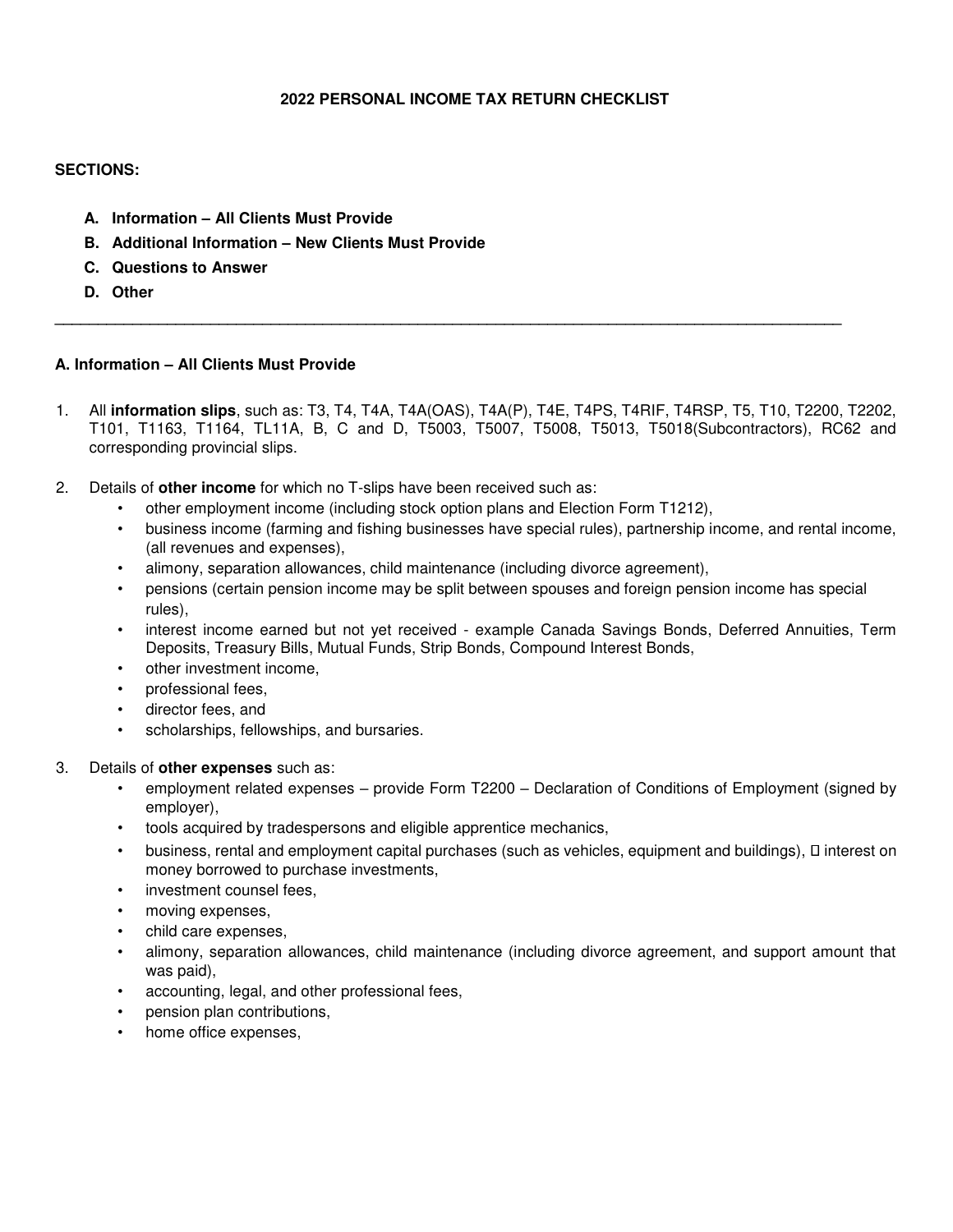- film and video production expenditures eligible for a tax credit,
- mining tax credit expenses,
- business, property and employment travel and/or motor vehicle expenses (travel logs may be required),  $\Box$ scientific research and experimental development expenses,
- adoption related expenses,
- clergy residence deduction information (including Form T1223),
- disability supports expenses (speech, sight, hearing, learning aids for impaired individuals and attendant care expenses),
- tradespersons' tools acquired by an employee,
- public transit passes acquired,
- interest paid on qualifying student loans, and
- amounts paid for programs of physical activity or arts for children under 16 of age at the beginning of the year (under 18 for children with disabilities). Certain provinces provide credits for children above this age.
- 4. Details of **other investments** such as:
	- $\cdot$  real estate, or oil and gas investments including financial statements, and  $\Box$  labour-sponsored funds.
- 5. Details and **receipts** for:
	- Registered Retirement Savings Plan (RRSP) contributions,
	- professional and union dues,
	- tuition fees for both full-time and part-time courses for you or a dependant including mandatory ancillary fees, and Forms T2202, TL11A, B, C and D where applicable,
	- charitable donations,
	- medical expenses for you and dependent person(s) (including travel expenses and certain medical related modifications to a new or existing home),  $\Box$  political contributions,
	- **NEW – Home Accessibility Tax Credit –** Certain expenditures (up to \$10,000) may be eligible for a tax credit if made in relation to a renovation or alteration of your home to enhance mobility or reduce the risk of harm for an individual who is either, eligible for the Disability Tax Credit, or 65 years of age or older at December 31, 2016. Examples of eligible expenditures include amounts relating to wheelchair ramps, walkin bathtubs, wheelin showers and grab bars. Eligible expenditures will include, for example, the cost of labour and professional services, building materials, fixtures, equipment rentals and permits. A similar credit is available in British Columbia, New Brunswick and Ontario.
	- **NEW Eligible Educator School Supply Tax Credit –** If you are a teacher or early childhood educator, please provide receipts (up to \$1,000) for eligible school supplies purchased in the year. An eligible supply expense is an amount paid in the year for supplies used or consumed in the school or regulated child care facility in the performance of your employment. Supplies include:
		- a. consumable goods such as construction paper, flashcards, items for science experiments, art supplies, and stationary items; and
		- b. durable goods limited to games, puzzles, books, containers and educational support software. Computers, tablets and rugs (for kids to sit on) are examples of expenses which are not eligible.

In addition, please provide a certification from your employer attesting to the eligible supplies expense. Note that not all teachers and expenditures are eligible for this credit.

- 6. Details of **capital gains and losses** realized in 2016. This may be obtained, in some circumstances, by contacting your investment advisor.
- 7. **NEW** Details on the **disposition of your principal residence or other real property**. If disposing of your principal residence, please provide: proceeds of disposition, a description of the property, and the year the property was acquired. If disposing of other real property, please provide the cost of the property, in addition to the requirements for a principal residence.

Further, please indicate if you have a change-in-use of your property. This could include, for example, converting some or all of your principal residence into an income earning property, such as a rental suite.

8. Name, address, date of birth, SIN, and province of **residence** on December 31, 2016, if changed in the current year.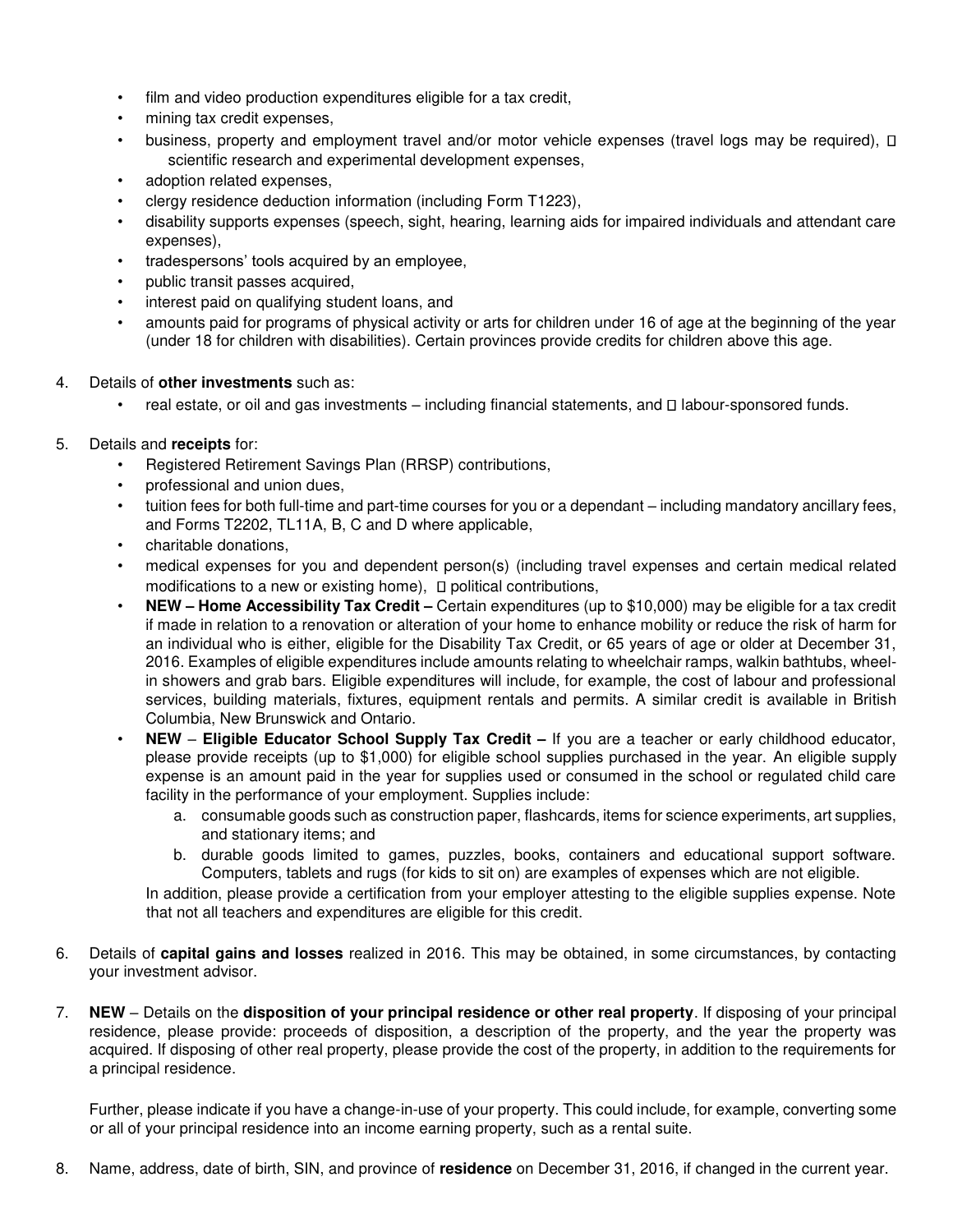- 9. **Personal status**  single, married, common-law, separated, divorced, or widowed. If **married** or **common-law**, provide the spouse/partner's income, SIN, and birth date. If there has been a status change in the year, please provide the date of the change.
- 10. List of **dependants/children** including their income, birth date, and SIN.
- 11. Details regarding residence in a prescribed area which qualifies for the **Northern Residents Deduction.**
- 12. Details regarding contributions and withdrawals from **Registered Education Savings Plans**.
- 13. Details regarding **RRSP Home Buyers' Plan** withdrawals and repayments, and **RRSP** – **Lifelong Learning Plan** repayments.
- 14. Details on 2016 income tax **instalments**, or payments of tax, if we do not have access to your tax account on CRA's Represent a Client.
- 15. 2015 **Assessment/Reassessment Notices** and any other correspondence from CRA.
- 16. Details of **foreign property** owned at any time in 2016 including cash, stocks, trusts, partnerships, real estate, tangible and intangible property, contingent interests, convertible property, etc. Required details include: description of the property, related country, maximum cost in the year, cost at year-end, income, and capital gain/loss for each particular property.

For property held in an account with a Canadian securities dealer or Canadian trust company, please provide the country for each investment, fair market value of the investments at each month-end, income or loss on the property, and gain or loss on disposition of the property.

- 17. Details of **income** from, or **distributions** to, **foreign entities** such as foreign affiliates and trusts.
- 18. Details of your **Pension Adjustment Reversal** if you ceased employment and were in a Registered Pension Plan or a Deferred Profit Sharing Plan (T10 Slip).
- 19. Copy of any **foreign tax returns** filed.
- 20. **Internet Business Activities** If you have business, professional, farming, or fishing income, please indicate whether you have Internet business activities. According to CRA, Internet business activities include any activity where you earn income from your webpages, websites, or Apps. This can include:
	- Selling goods and/or services on your own page or site. You may have a shopping cart and process payment transactions yourself or use a third-party service.
	- Selling goods and/or services on auction, marketplace or similar sites operated by others.  $\Box$  Earning income from advertising, income programs or traffic your site generates. Or,
	- If your site doesn't support transactions but your customers call, complete and submit a form or email you to make a purchase order, booking, etc.
	- Note "Information only" webpages and websites like directories or ads will not trigger this information requirement.

If you do have Internet business activities, please also provide:

- Number of webpages or websites that your business generates income from. Please provide the addresses of your pages and/or sites. If you have more than 5, provide the 5 that generate the most income.
- Provide the percentage of income generated from the Internet. If you do not know the exact percentage, please provide a reasonable estimate.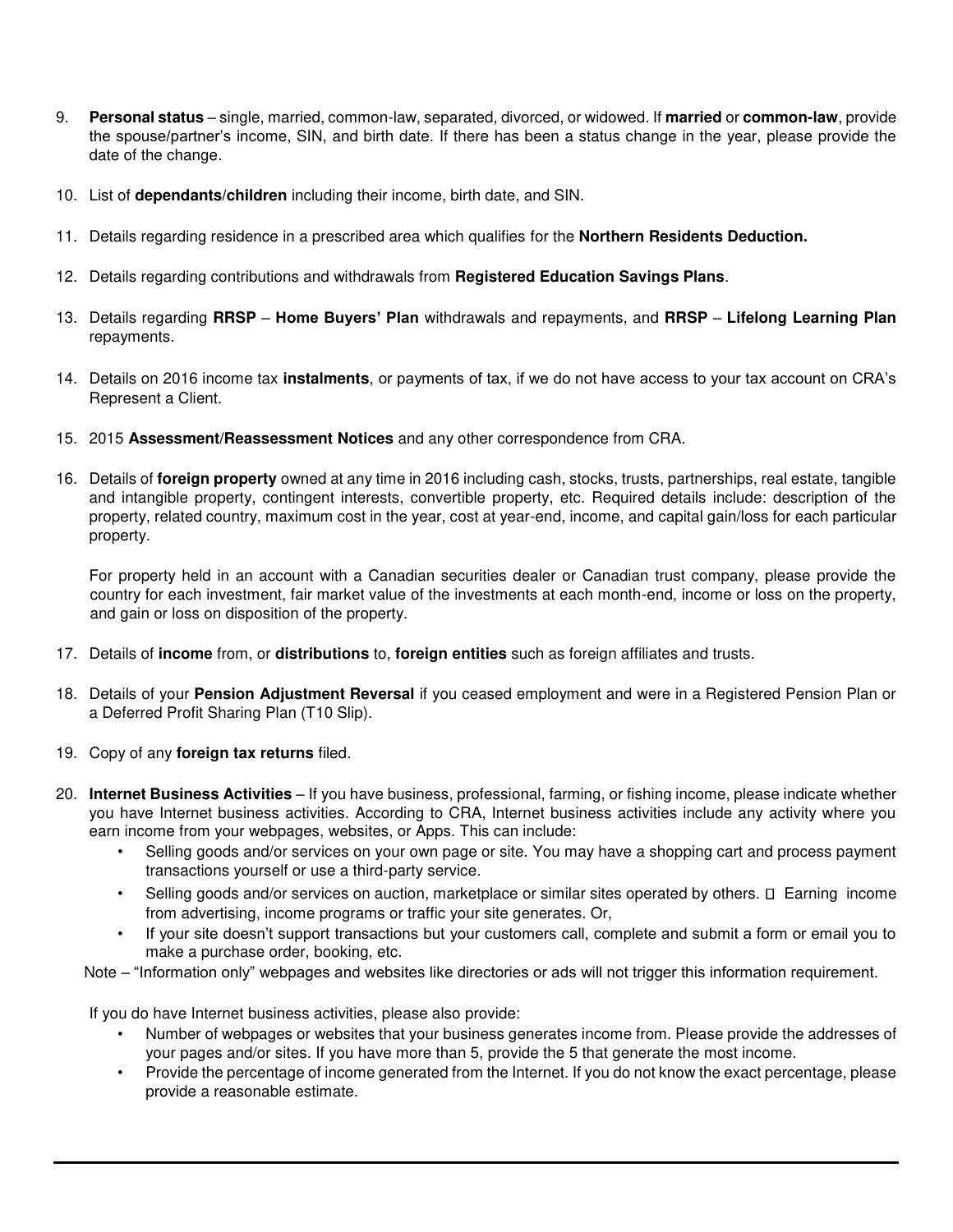### **B. Additional Information – New Clients Must Provide**

- 1. Details of previous **capital gain exemptions claimed**, **business investment losses** and **cumulative net investment loss accounts**.
- 2. A listing or copy of **receipts** for significant **capital assets** purchased in the year which may appreciate in value.
- 3. Details of **carry-forward amounts** from previous years (ex. losses, donations, forward averaging amounts, RRSP).
- 4. Copy of 2015 (or most recently filed) **personal tax return if we don't have it already**.

#### **C. Questions to Answer**

- 1. Are you **disabled or are any of your dependants** disabled? If so, provide Form T2201, Disability Tax Credit Certificate. The **transfer rules** allow claims for certain dependent relatives.
- Persons with **disabilities** may also receive tax relief for the cost of **disability supports** (e.g. sign language services, talking textbooks, etc.) incurred for the purpose of **employment** or **education**. If you or your dependents are disabled but do not have a T2201 Form, please provide details so we can explore whether you are eligible for special credits or benefits.
- 2. Are you the **caregiver** for any infirm family members?
- 3. Did you provided **in-home care** for a **parent or grandparent** (including in-laws) 65 years of age or over, or an infirm **dependent relative**? A federal tax credit may be available. Certain provincial credits may also be available. Also, the caregiver may claim related **training costs** as a medical expense credit.
- 4. Do you want your **tax refund** deposited directly into your account at a financial institution?
- 5. If you have children up to the age of 17, have you received the **Universal Child Care Benefit** (UCCB)? If not, please provide details and we may be able to assist in obtaining some past benefits.

Note that the UCCB ceased in mid-2016. For some taxpayers, this benefit was replaced by the Canada Child Benefit (CCB). The CCB is an income tested benefit and therefore may not be provided to certain higher income individuals who previously received the UCCB.

- 6. Are you a first-time **home buyer** in 2016? A tax credit based on \$5,000 (@15% = \$750) is available for qualifying homes acquired after January 27, 2009.
- 7. Are you a **U.S. citizen**, **Green Card Holder**, or were you, or your parents **born in the United States**? You may have U.S. filing obligations.
- 8. Have you spent more than 200 hours acting as a **volunteer firefighter** or a **search and rescue volunteer**? You may be eligible for a federal tax credit.
- 9. Are you an **aboriginal** person? Special tax rules may apply.
- 10. Do you authorize CRA to give your name, address, date of birth, and citizenship to **Elections Canada** to update the National Register of Electors?
- 11. Have you made any contributions to a **gifting tax shelter**?